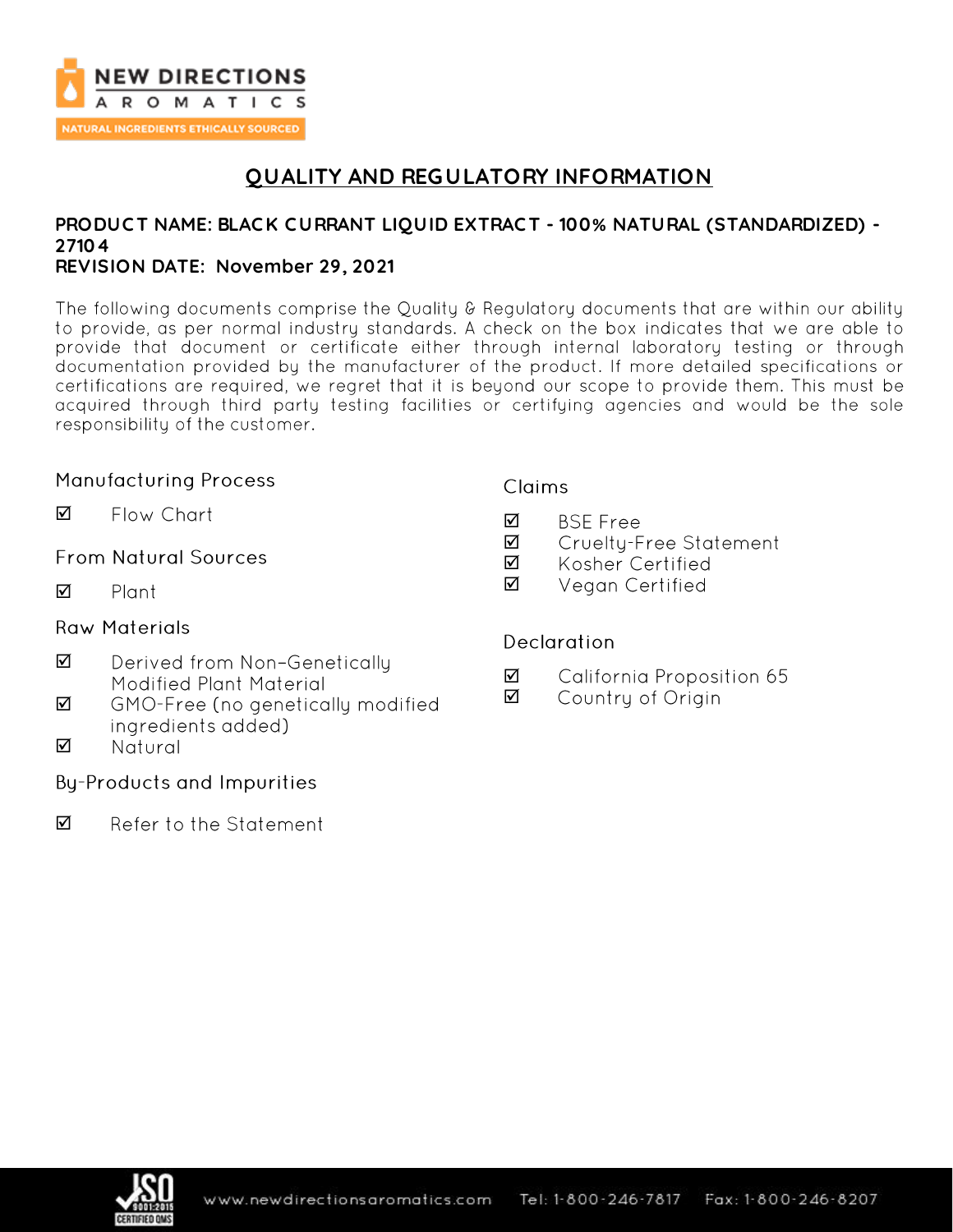

# **FLOW C HART**

**PRODUC T NAME: BLAC K C URRANT LIQUID EXTRAC T - 100% NATURAL (STANDARDIZED) - 27104**



#### Disclaimer & Caution

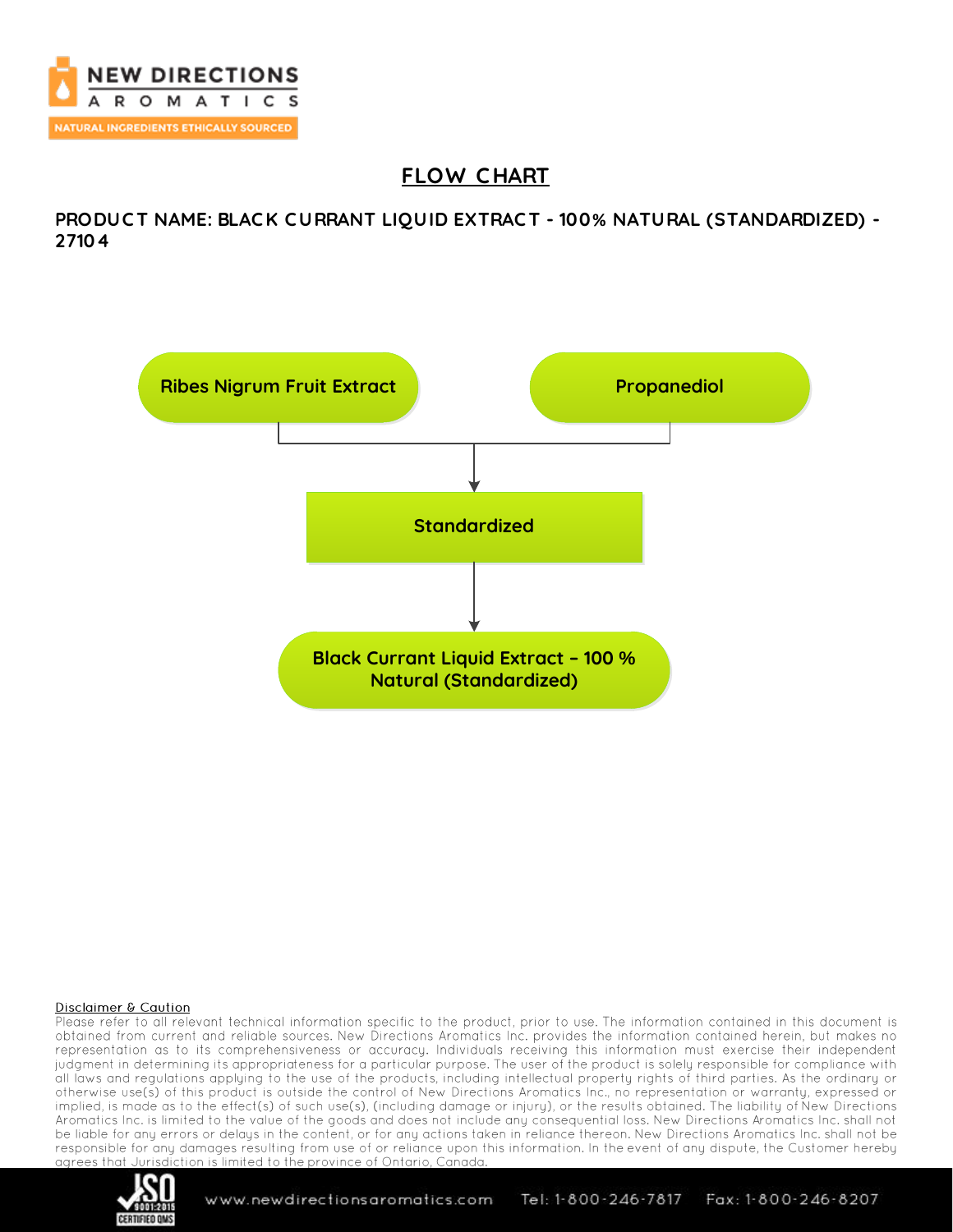

# **GMO STATEMENT**

### **PRODUC T NAME: BLAC K C URRANT LIQUID EXTRAC T - 100% NATURAL (STANDARDIZED) - 27104**

We hereby declare that, to the best of our knowledge, this product was not produced from or with GMO plant material.

#### Disclaimer & Caution

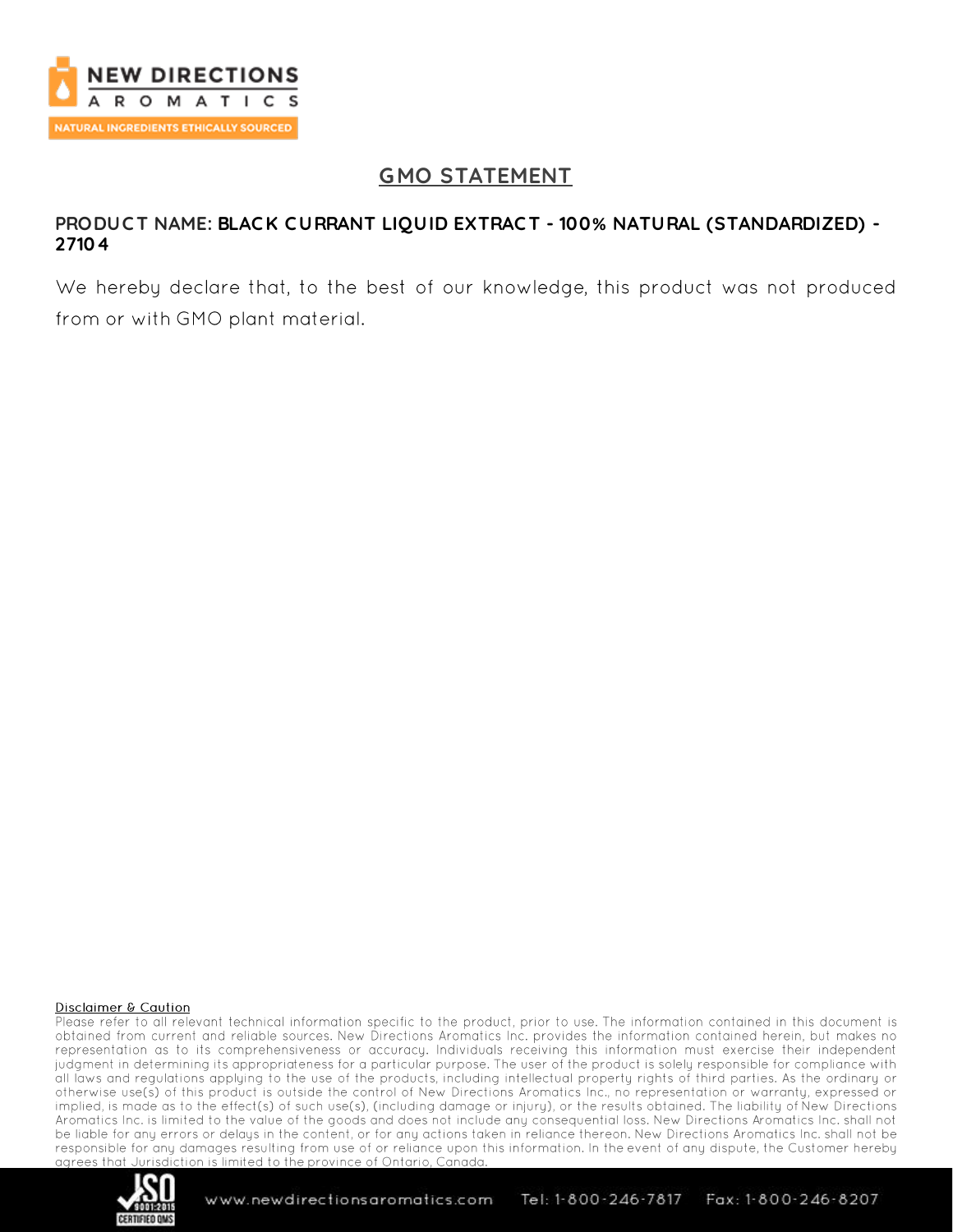

## **NATURAL STATEMENT**

### **PRODUC T NAME: BLAC K C URRANT LIQUID EXTRAC T - 100% NATURAL (STANDARDIZED) - 27104**

We hereby declare that, to the best of our knowledge, this product is 100% natural.

#### Disclaimer & Caution

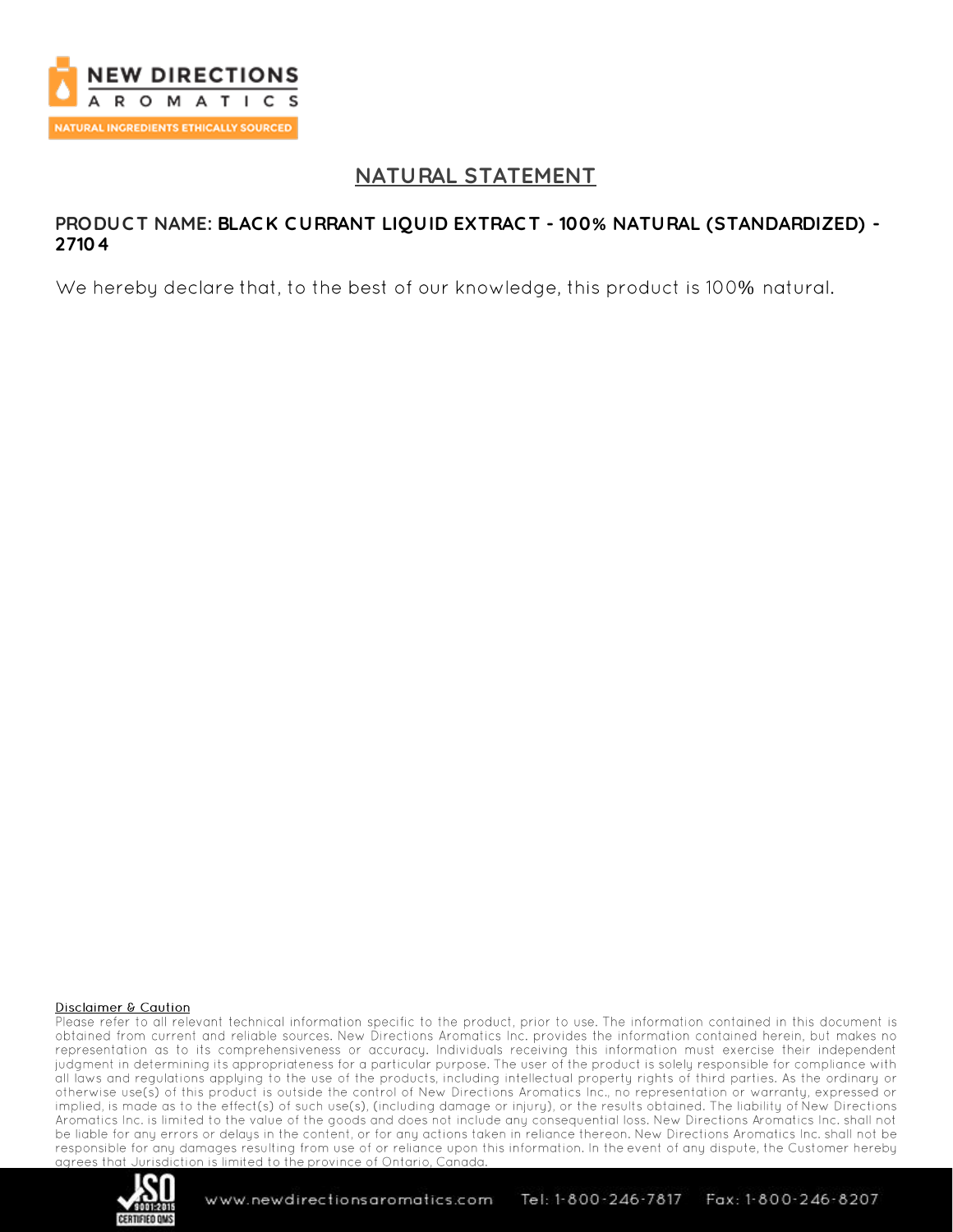

# **BY – PRODUC TS & IMPURITIES STATEMENT**

## **PRODUC T NAME: BLAC K C URRANT LIQUID EXTRAC T - 100% NATURAL (STANDARDIZED) - 27104**

We hereby declare that, to the best of our knowledge, this product does not contain any of the following by products and/or Impurities:

- Parabens
- Phthalates •
- Nanomaterial •

#### Disclaimer & Caution

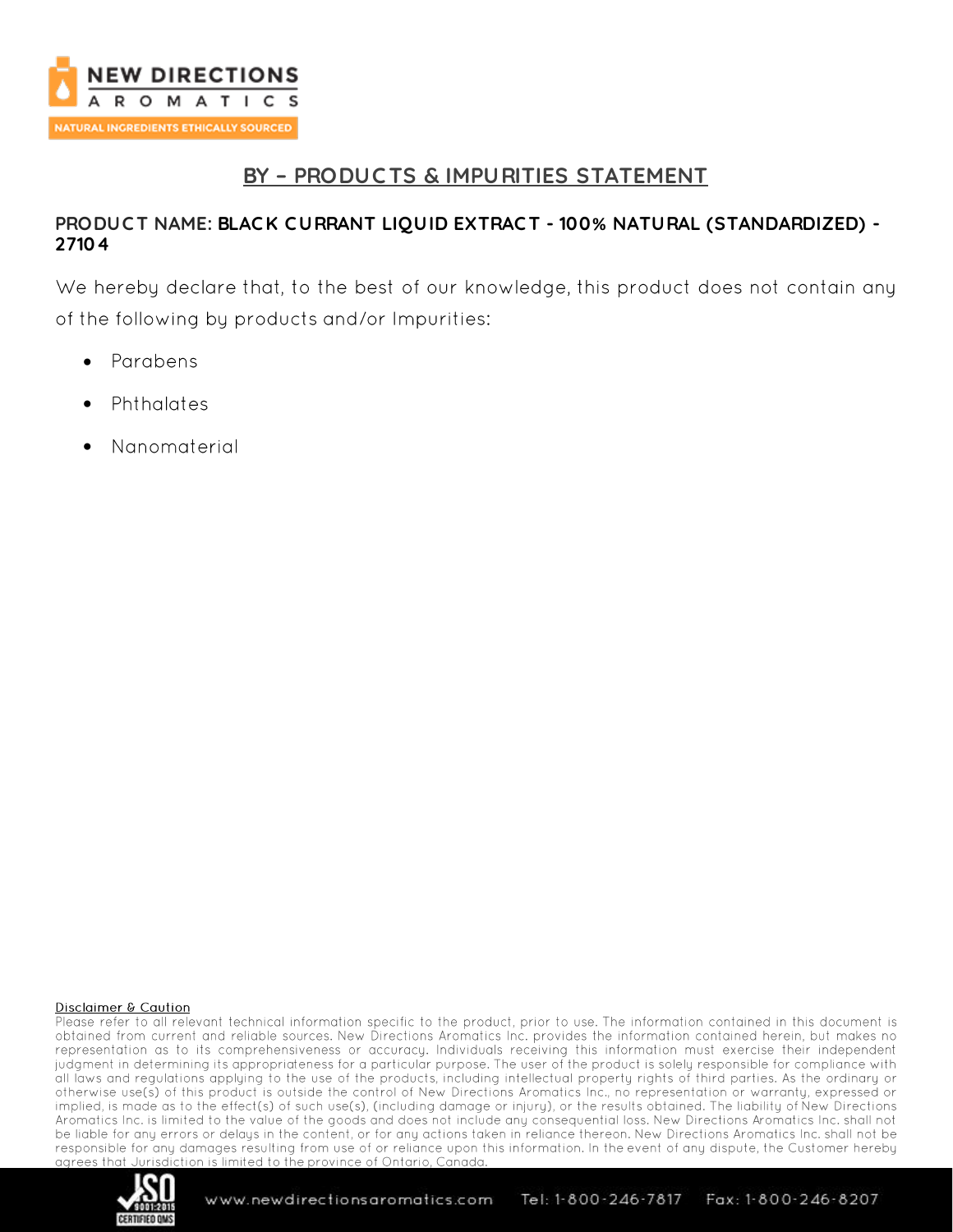

# **DEC LARATION OF BOVINE/TRANSFERABALE SPONGIFORM ENC EPHALOPATHY (BSE/TSE)**

## **PRODUC T NAME: BLAC K C URRANT LIQUID EXTRAC T - 100% NATURAL (STANDARDIZED) - 27104**

We hereby declare that, to the best of our knowledge, this product was not made with, nor contains, any animal material or derivatives, and is free of BSE/TSE.

#### Disclaimer & Caution

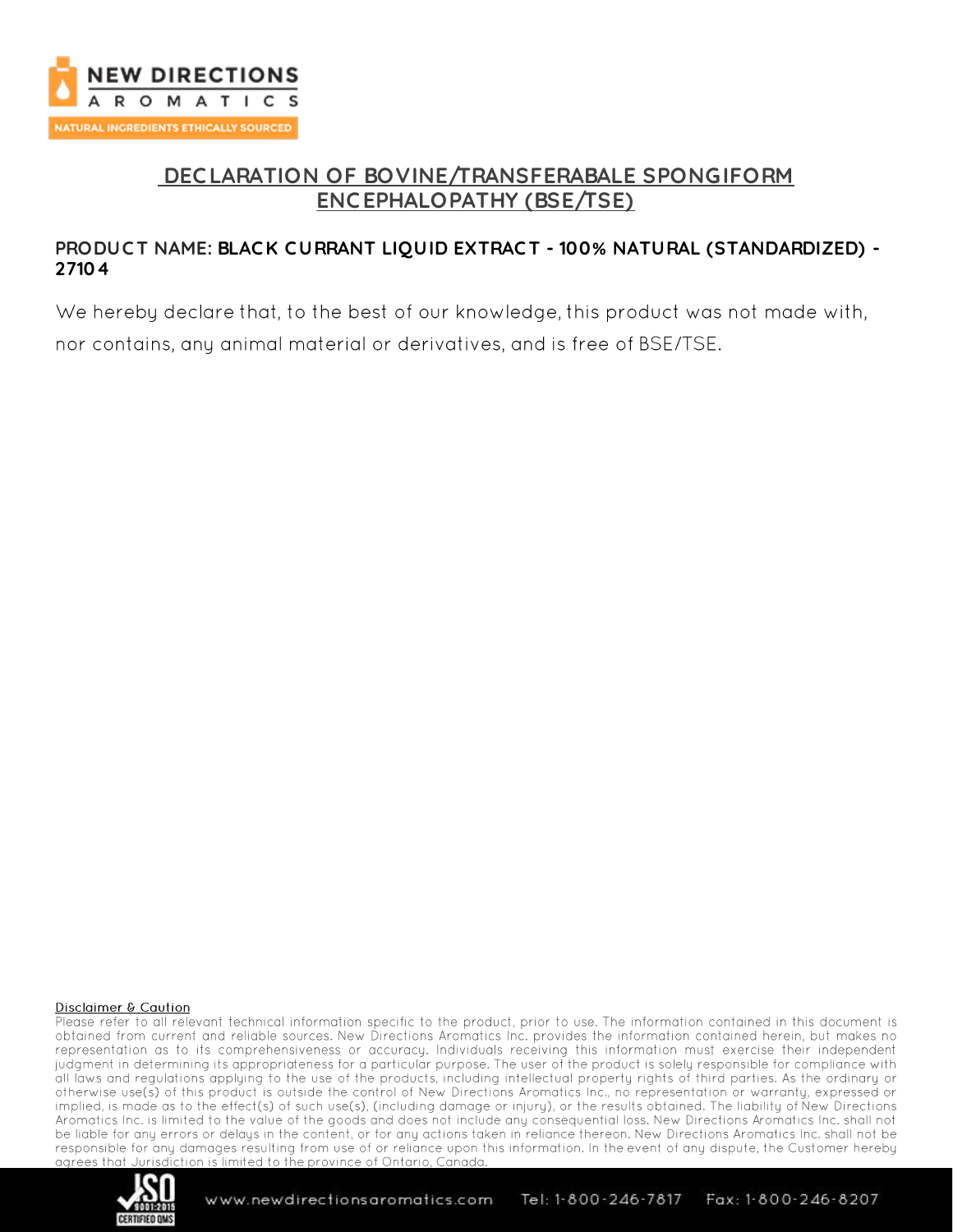

# **C RUELTY-FREE STATEMENT**

### **PRODUC T NAME: BLAC K C URRANT LIQUID EXTRAC T - 100% NATURAL (STANDARDIZED) - 27104**

We hereby declare that, to the best of our knowledge, this product has not been tested on animals.

#### Disclaimer & Caution

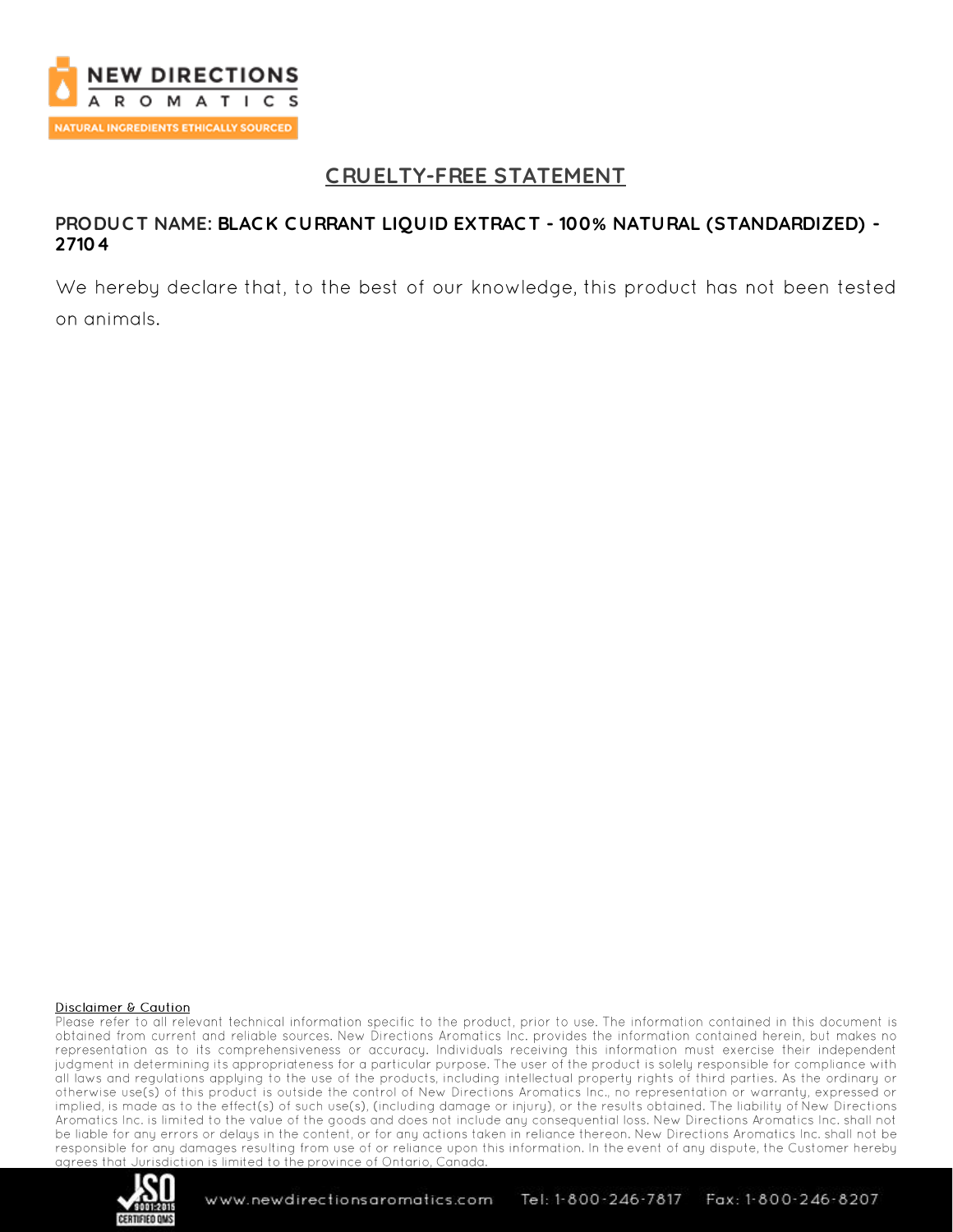

# **KOSHER STATEMENT**

### **PRODUC T NAME: BLAC K C URRANT LIQUID EXTRAC T - 100% NATURAL (STANDARDIZED) - 27104**

We hereby confirm that, this product has been certified to Kosher Standards.

#### Disclaimer & Caution

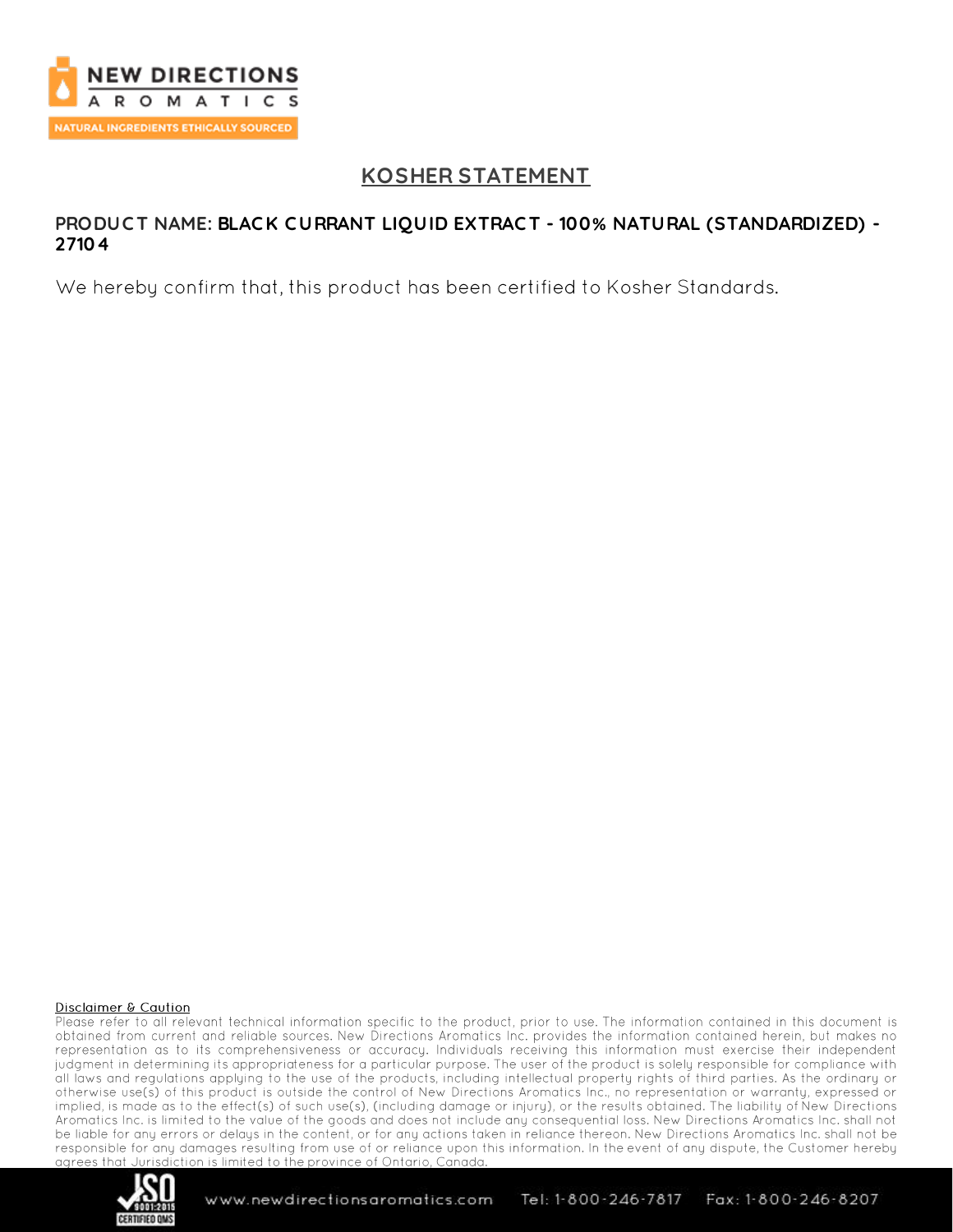

# **VEGAN STATEMENT**

### **PRODUC T NAME: BLAC K C URRANT LIQUID EXTRAC T - 100% NATURAL (STANDARDIZED) - 27104**

We hereby confirm that, this product has been certified to Vegan Standards.

#### Disclaimer & Caution

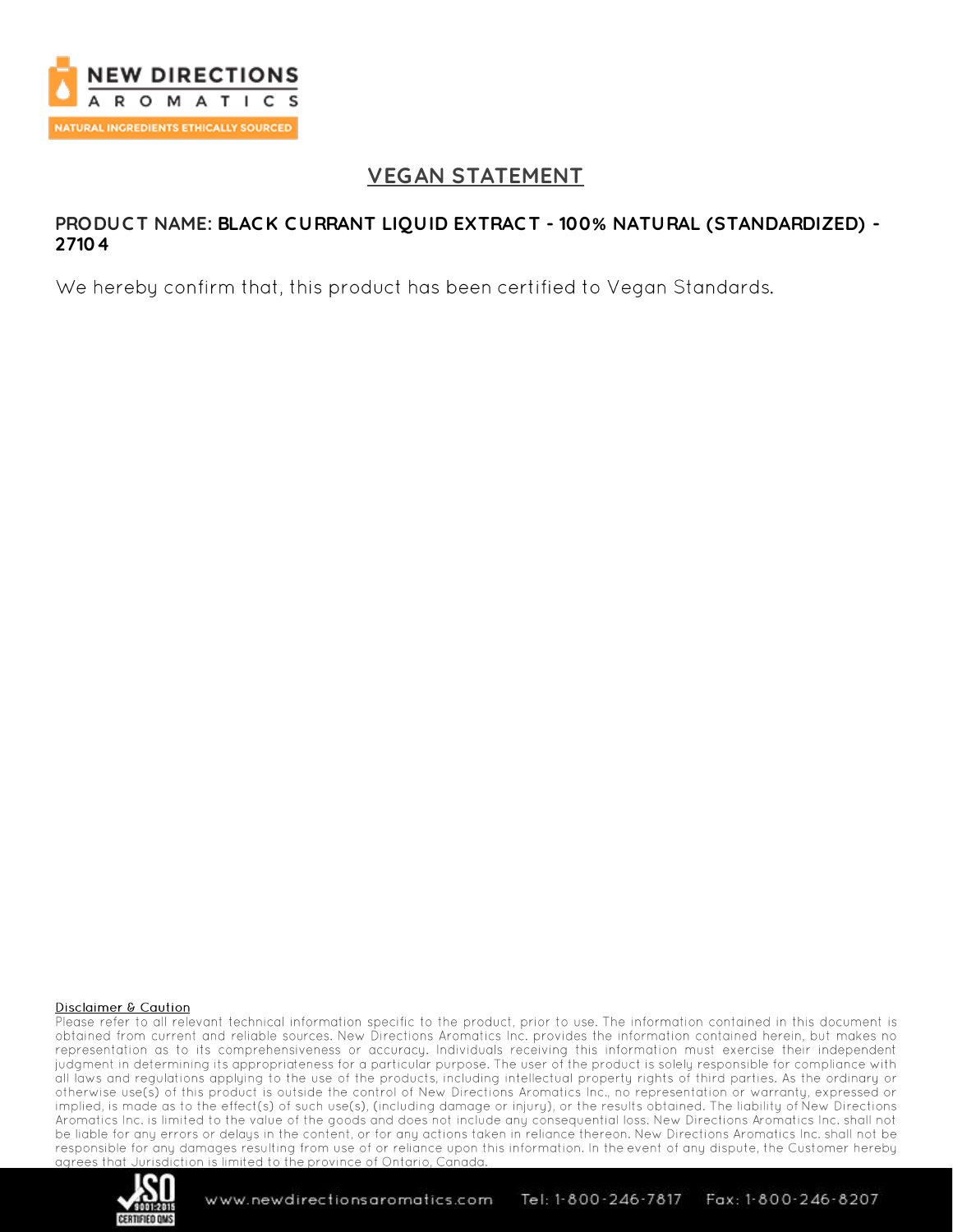

# **DEC LARATION OF CALIFORNIA PROPOSITION 65**

## **PRODUC T NAME: BLAC K C URRANT LIQUID EXTRAC T - 100% NATURAL (STANDARDIZED) - 27104**

We hereby declare that, to the best of our knowledge, this product does not consist of any substance(s) which is listed under California Proposition 65 list.

#### Disclaimer & Caution